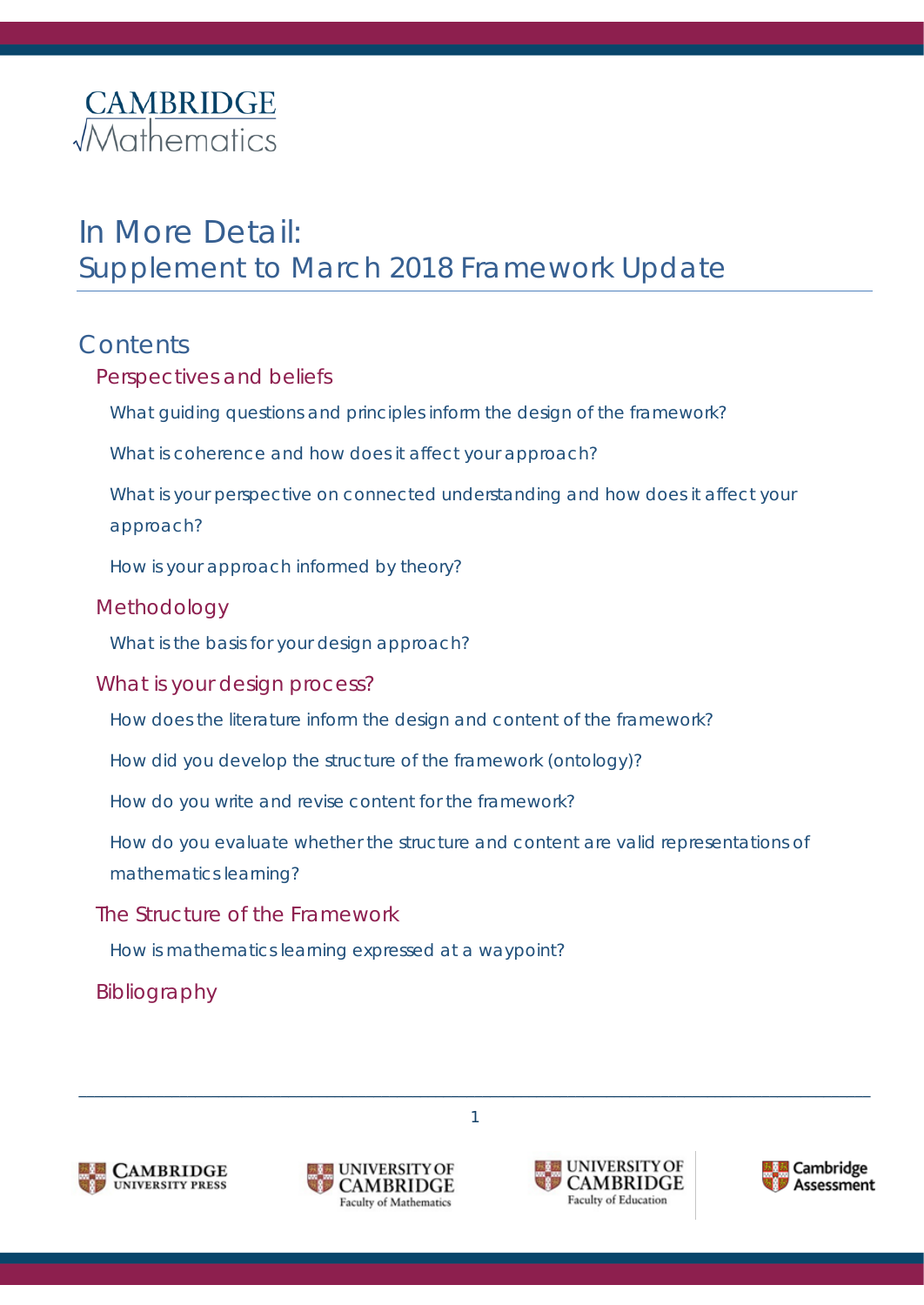

## <span id="page-1-0"></span>Perspectives and beliefs

#### <span id="page-1-1"></span>What guiding questions and principles inform the design of the framework?

If we hold that improving the [coherence](#page-1-2) of students' mathematical experiences can contribute to improving the way they learn with understanding, then our design should address the following questions…

- 1. How can the contents of a maths curriculum framework be expressed in a way that:
	- has core features that designers, teachers, and subject experts can interpret and assess relative to their context?
	- emphasises [connections?](#page-3-0)
	- tracks and describes [research influences](#page-11-0) in localised parts of the framework and across the structure of the framework?
- 2. How should this goal structure our design processes and the evaluation of outcomes?

#### <span id="page-1-2"></span>What is coherence and how does it affect your approach?

'Coherence' is frequently called for across the curriculum design and mathematics education literature as a way to increase effectiveness of teaching and learning. Broadly speaking, it describes a whole formed by component parts working productively together. In this sense its meaning seems (appropriately) coherent, but which whole, which parts, and what constitutes working together vary according to the context.

The word is used to convey a similar meaning about culture and content at multiple scales, from beyond the mathematics curriculum to focusing deep within it. The number of people involved in generating coherence at different scales ranges from everyone to no one. It could be generated through interactions between groups in the wider dominant cultural setting, or alignment of communities and practices in an education system, or alignment of individuals with school culture. It could be generated through logical sequencing of school content in a domain by curriculum designers and teachers, all the way down to individual moments of learning and, finally, to the disembodied structure of mathematics learning and the domain of mathematics itself.







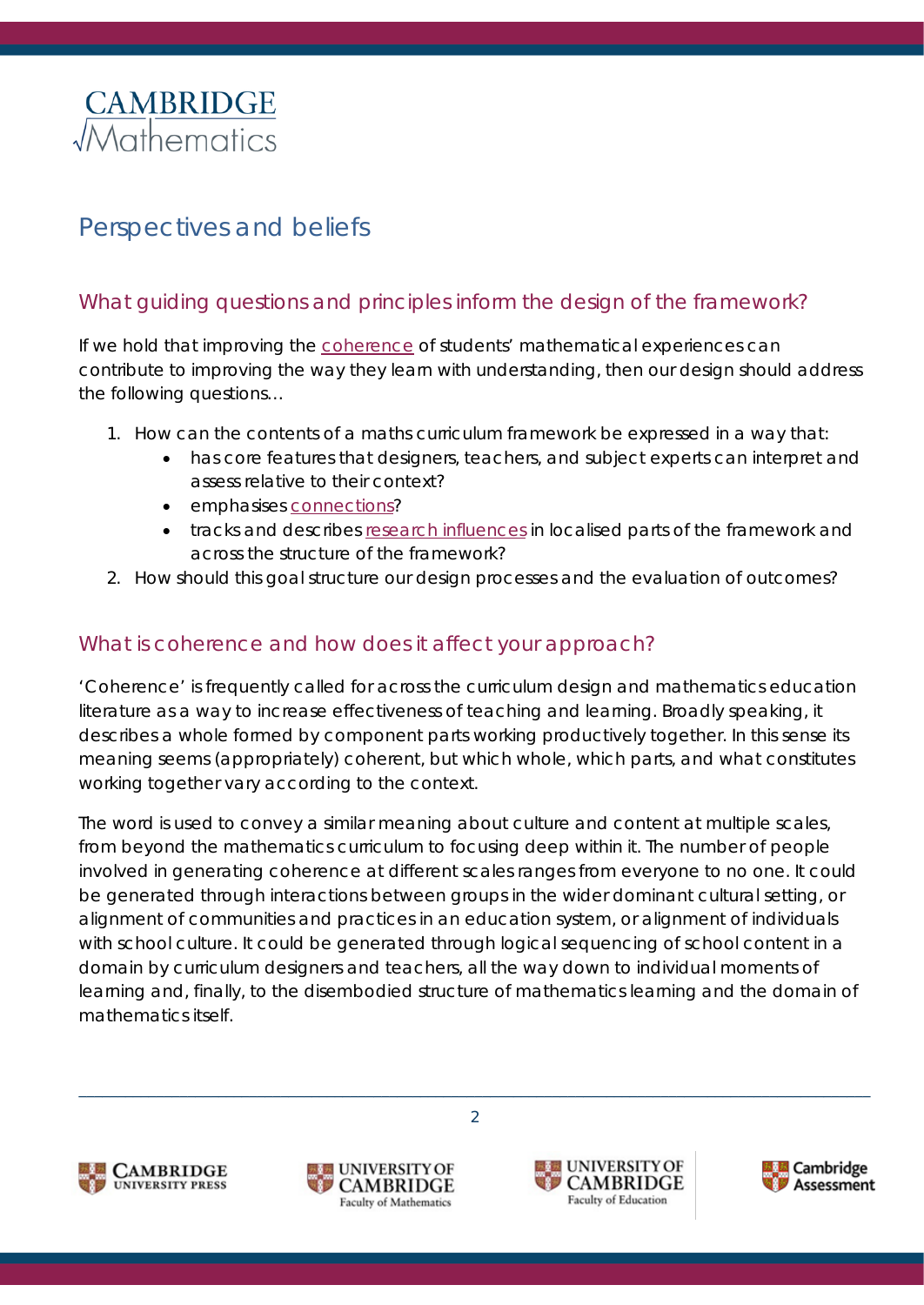

The implications of coherence both for equity and for the structure of the curriculum may be very different according to the assumptions made when invoking the concept. In its broader applications, coherence is taken to be a property of a 'common culture' of which individuals in a school setting are a part. This common culture provides "a framework of common understandings within which society and individuals within it might function coherently" (Pring, 2012, p. 49). However, within the larger cultural context, there are subcultures (Hall, Morley, & Chen, 2005) and communities of practice (Lave & Wenger, 1991) with particular (and particularly influential) elements of coherence in their local contexts. These may sometimes be at odds with other groups or with the larger culture.

Depending on whether coherence is viewed more as arising from a unified perspective or from coordination of diverse perspectives, solutions for improving it tend to fall into two categories: finding an intersection of approaches and applying it across the system (Schmidt, Wang, & McKnight, 2005), or finding points at which members or products of different groups can interact and enhancing those interactions (Hall et al., 2005; Robutti et al., 2016; Thurston, 1990). These approaches need not be mutually exclusive, but can be invoked depending on the scale of the suggested intervention (Schmidt et al., 2005).

In the context of individual thought and systems of ideas in mathematics, Cobb (1988) describes coherence at the scale of knowledge construction in an individual's development of understanding. This occurs at the moment when they integrate pieces of a solution learned from a teacher into a single coherent solution. The word can also be used in a way that is completely disembodied, to describe standards representing the learning of mathematics (Schmidt et al., 2005), or the nature of mathematics, (Thurston, 1990), logic, or reasoning (Dewey, 1938). Even when used to describe qualities of ideas rather than the actions of the people who hold them, there is not a domain-wide shared basis for agreement on many of the specific sequences or structures that could contribute to coherence in and of themselves

We apply these two perspectives on coherence, the cognitive and the cultural, to our design in different ways. From a cognitive perspective, we represent mathematics learning according to a [consistently applied](#page-12-0) set of considerations for *what* is described and *why*, and *how* it can be experienced by students through their actions (see How is mathematics learning expressed at a [waypoint?\)](#page-15-2). We share this representation with the communities of practice that generated the research, who review and improve it.

In order for the framework to contribute to coherence in the cultural sense, we incorporate shared model-building into our design process so that the construct may help to foster shared







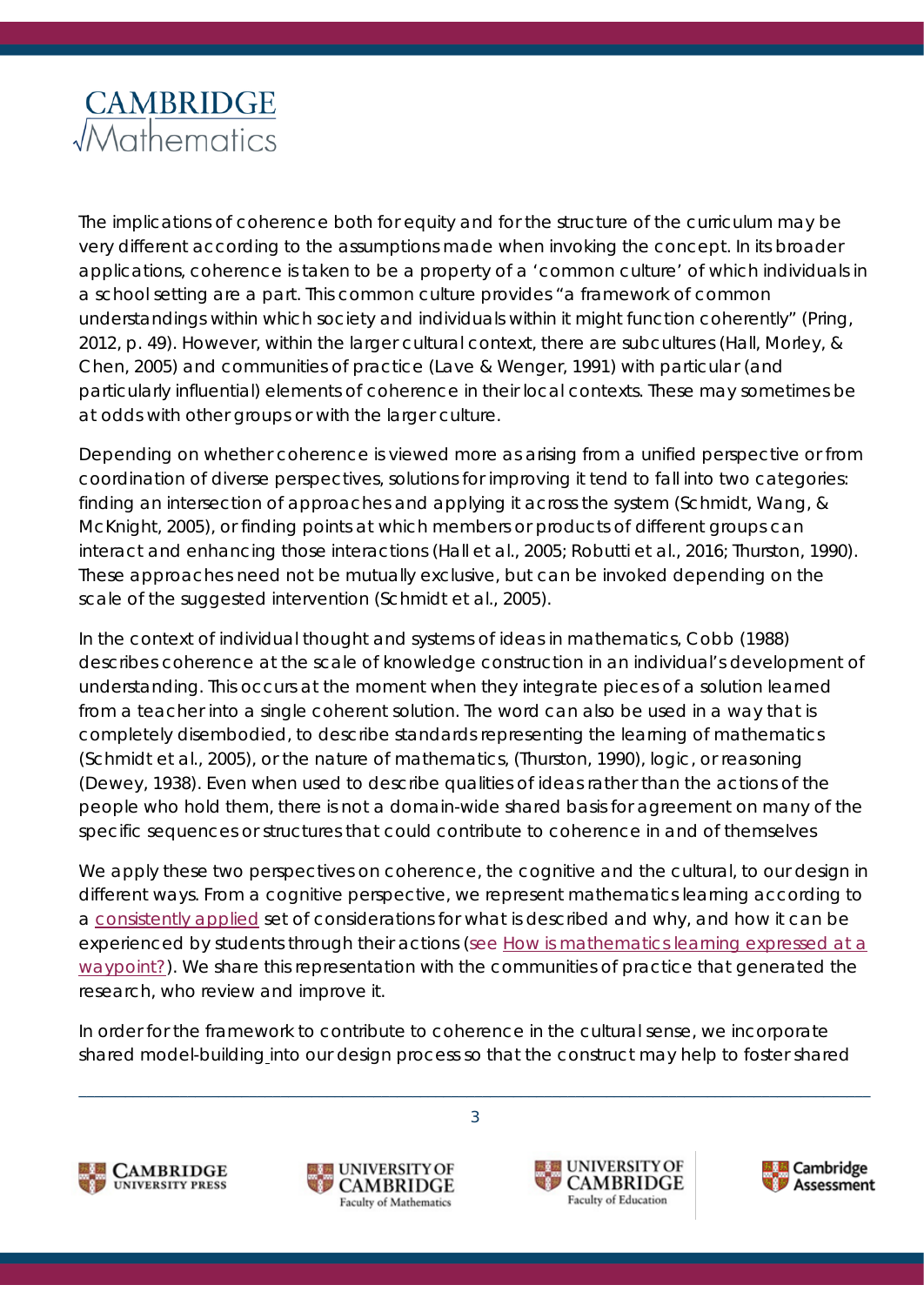meanings and practices in communities with diverse perspectives. We generally can't control how widely across a system the framework would be used, but we can seek to make it appropriate for use in coordinating curriculum approaches, materials, and enactment. We first formed a writing team whose members collectively belong to each of the three types of professional communities we have identified as potential users of the framework – curriculum designers, resource designers, and teachers. Throughout the design process we have consulted with experienced representatives of the curriculum designers, resource designers, and teachers communities to sense-check the meaning, validity, and usefulness of the framework in progress. We are entering a stage of design where we are beginning to conduct an expanded and more formalised version of this [evaluation.](#page-13-0)

#### <span id="page-3-0"></span>What is your perspective on connected understanding and how does it affect your approach?

Our perspective on understanding in mathematics learning and the nature of the connections are key to the design of the Framework. Here we summarise these topics which have been extensively reviewed in the sources we cite below, among others.

Mathematicians, activity designers, and mathematics education researchers each have perspectives on the development of understanding in mathematics that we have found helpful. A broad functional distinction between understanding or not understanding some mathematics is held roughly in common. If someone does not understand some mathematics, even if they "know" it as a fact or a process, they will not be able to use it flexibly or powerfully (Usiskin, 2015). The NCTM Principles and Standards for School Mathematics framework distinguishes between conceptual understanding, factual knowledge, and procedural fluency as three interdependent components of *proficiency*, the ability to use mathematics well (Mathematics, 2000). Hiebert & Carpenter (1992) note that understanding allows students to be inventive and intuitive with mathematics, to remember it more effectively and efficiently, to transfer what they know to new contexts, and to build positive and productive beliefs about the domain.

If this is what understanding achieves, how does it develop, and how do students use it to build the structure of mathematics within themselves? Thurston (1990) describes the structure of mathematics as tall, broad, and connected. It is 'tall' since concepts tend to build on other







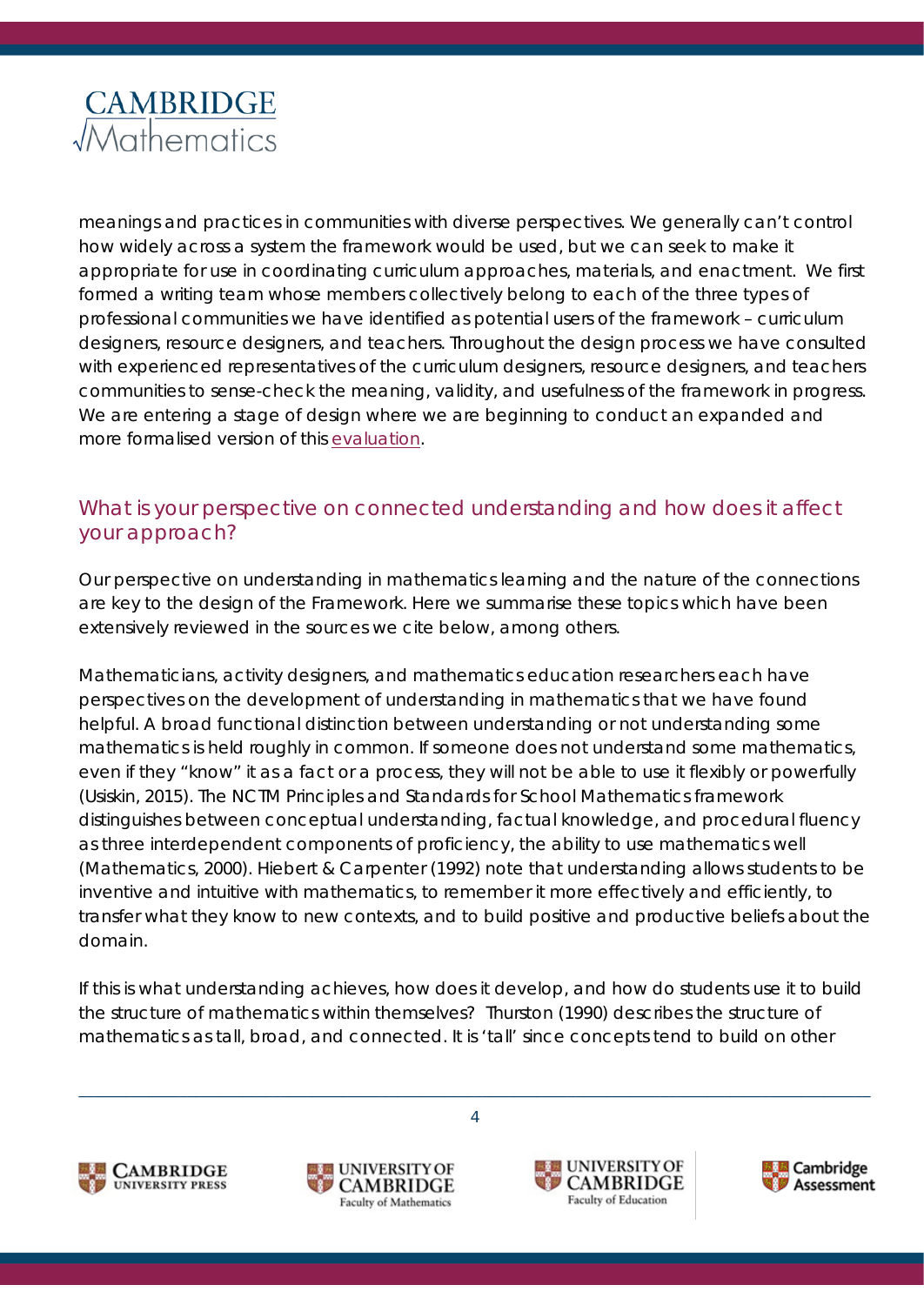

concepts; the structure of this is "like a scaffolding, with many interconnected supports" (p. 2). It is broad because it involves many interconnected concepts, and this breadth is necessary to support the height of the tall structure – without a broad enough base, individuals' understanding would have no support for growing 'taller' past a certain point. This connected structure makes it "compressible," allowing students and mathematicians to effectively access and use the web of conceptual understanding and practices they have built in size and complexity over time (Tall, 2013; Thurston, 1990). This understanding and compression facilitate transfer, so that students can apply their understanding creatively in appropriate contexts, even if those contexts are novel (Bransford, Brown, & Cocking, 2000).

All of this suggests that the development and growth of understanding is made possible by a web-like scaffolding structure that each student builds for themselves, with classroom experiences playing a large part. In deciding what this means for the design of the framework, we draw on existing research for ideas of both the connections made within the learning mind and connections within the domain of mathematics as a logical system, while remaining aware of the limitations of what may be currently "known" about either for any given area of mathematics. There is a growing body of empirical work on learning progressions, trajectories, or pathways, concerning the connections that students make in building conceptual understanding (Black, Wilson, & Yao, 2011; Daro, Mosher, & Corcoran, 2011; Maloney, Confrey, & Nguyen, 2014). Michener (1978) developed a framework for mapping mathematics understanding that expresses concepts in directed graphs like ours; while it was developed rigorously it has so far been actively applied only to limited areas of the domain. These studies provide invaluable insight but so far tend to be concentrated in certain areas of the mathematics education literature (concepts commonly introduced in pre-primary and primary years), and the process of producing and testing conjectures is intensive and slow-moving relative to the time frame for this project. While this research influences our work where it exists, there is not enough of it to form the basis of our design.

When we take a step back from the idea of directly mapping the paths that different proportions of students will take, we can look at other ways connections are described within the domain. Hiebert & Carpenter (1992) describe students forming "rich networks of knowledge" (p. 74) to which elements are added *from the time they are first experienced* rather than after students are proficient. Students can then benefit from considering those ideas, together with related concepts or processes that offer experience of the concepts in action (Denvir and Brown, 1986, Skemp, 1979).







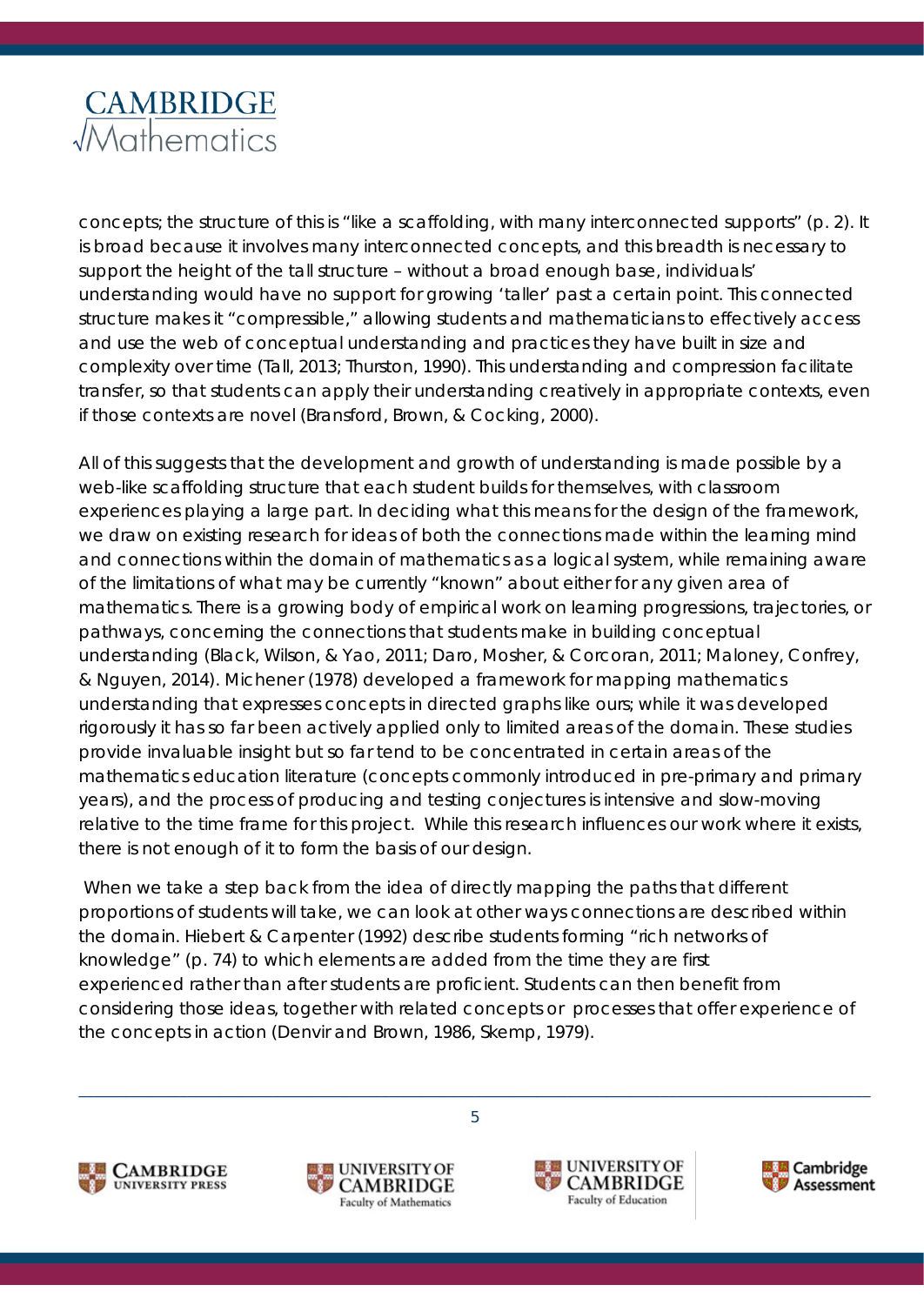

Although we cannot map these rich networks literally, we can still focus on identifying elements of the domain that students experience and ways that relationships between those elements are characterised in existing research. In this way we can avoid making claims in the absence of data about which pathways students are more likely to take, but we can provide support to designers and teachers who may have their own working hypotheses or guidelines. By linking existing research on learning trajectories to such a structure, we can also show where more research on learning trajectories might make a difference to decision-making in design and teaching.

We have elected to build a connected web of relationships between elements of mathematics that students experience, which we call [waypoints.](#page-15-2) We describe these in terms of actions students would take in order to have some facet of this experience that theory suggests should contribute to building understanding (Swan, 2014). Unlike an ordered set of standards or learning objectives, for most waypoints we do not describe what indicates that a student has "finished" with that content. We expect that the path a particular student takes through this web would involve visiting elements more than once, backtracking and circling around as they build their understanding from prior experience and the neighbourhood of experiences of related concepts.

This focus on student experiences of domain content also provides common ground for shared understanding and communication between designer, teacher, and researcher roles, both facilitating individual work and helping to coordinate it with the work of others. In many jurisdictions, communication about connections that are important in different contexts is infrequent in education settings. This is partly because there is little to no overlap between professional communities involved in various stages of mathematics education and practice (high school, undergraduate, mathematical research, applied mathematics, computer science, statistics, etc.) (Thurston, 1990) and there are important differences between the ways these communities consider mathematics (Usiskin, 2015).

#### <span id="page-5-0"></span>How is your approach informed by theory?

Our focus is on how our design is informed by existing theory rather than on how it might contribute to developing theory. In this way our use of theory has been predominantly consistent with a *design as intention* orientation (Collins, Joseph, & Bielaczyc, 2004), that is, making the initial design both internally coherent and consistent with well-defined theories







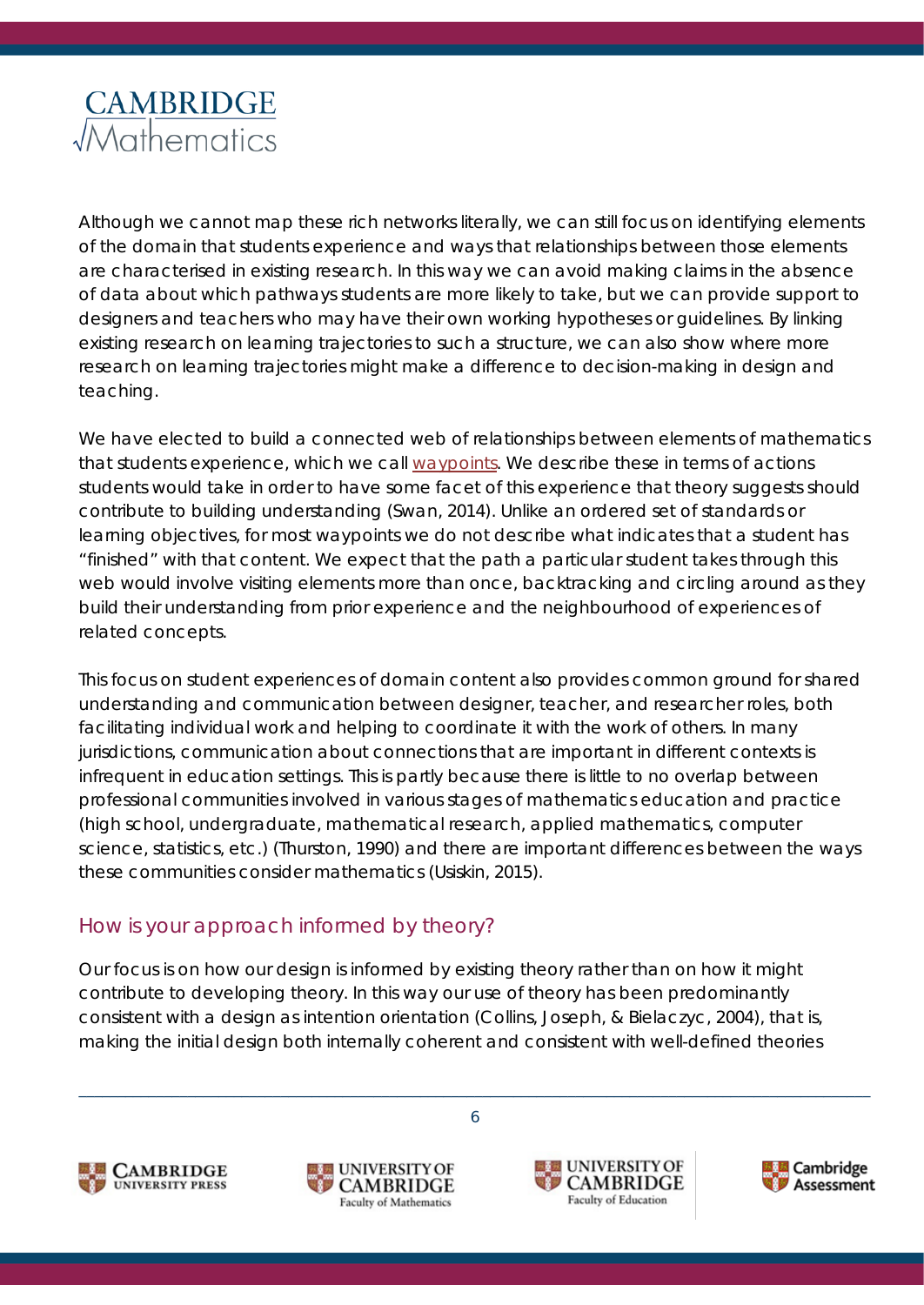informing it, in addition to the professional experience of the designers (Ruthven, Laborde, Leach, & Tiberghien, 2009).

Different aspects of the design require us to coordinate informed assumptions about:

- the nature of mathematics learning, including what perspectives have been identified as essential and in need of more support, i.e. what our model might highlight,
- the nature of professional knowledge of mathematics learning and how it might be coordinated across multiple professions, including what particular goals for coherence our design might contribute to achieving , and
- the nature of design and how we should carry out our work in order to achieve our goals for the quality and usability of the framework.

Each of these considerations draws on distinct sets of theories which apply in particular ways to our design, depending on the scale of the particular design questions being addressed. This is one way in which design projects in education may differ from traditional research projects; research may make its clearest theoretical contributions from a more narrowly focused theoretical base, while design outcomes depend on preparation for complex contexts in the real world, and what Sfard calls "theoretical pluralism" (2003, p. 355) can be beneficial (Kieran, Doorman, & Ohtani, 2015). Multiple theoretical perspectives should be brought to bear on a successful design, as most theories are only constructed to look at a particular facet of situations a design may face, and many theoretical perspectives are either complementary or else talking at cross purposes rather than truly contradicting each other (Sfard, 2003).

Boundaries and constraints are still necessary to make any model simple enough to be coherent. Theoretical frames must be meaningfully coordinated, and we need to track how we relate a theory to a design choice – whether it has been "illuminating, inspring, guiding, systematizing, or even constraining" for us (Kieran, Doorman, & Ohtani, 2015, p. 30).

One useful way to characterise theoretical frames in design projects is according to their scope of application. Kieran et al. (2015) and Ruthven et al. (2009) discuss the role of grand, intermediate, and domain-specific frames. Grand-frame theories (e.g. constructivism) shape fundamental perspectives on learning but are not directly applicable to the specifics of design. Intermediate frames have a narrower focus that nevertheless can be applied across areas of mathematics learning. Their origins may be "primarily theoretical or…based to a large extent on deep craft knowledge" (Kieran et al., 2015). They tend to have implications that can be more clearly and directly applied to design decisions given our *design-with-intention* orientation.







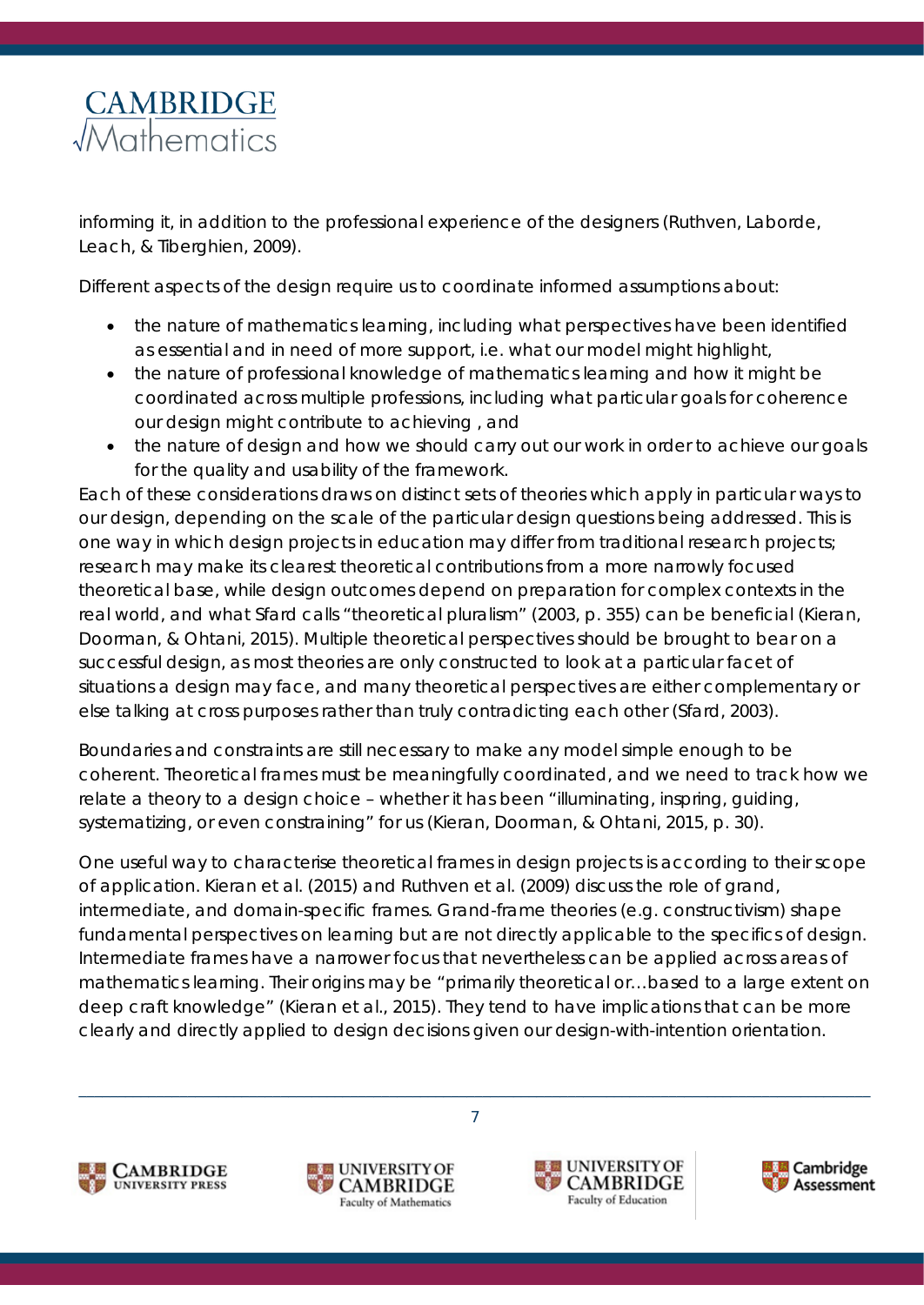Domain-specific frames are even more narrowly centred on particular concepts and processes (Kieran et al., 2015).

Some perspectives have been particularly influential on our work so far; the grand frame perspectives are of course held in common with many similar efforts while some intermediate and domain-specific theories inform our approach more specifically. In *[What is your](#page-3-0)  [perspective on connected understanding](#page-3-0)* (above), and *[How is mathematics learning](#page-15-2)  [expressed at a waypoint?](#page-15-2)* (below), we discuss a set of intermediate frames that has led to us expressing mathematics learning through student experiences and actions. In *[What is the basis](#page-7-2)  [for your design approach](#page-7-2)* (below) we discuss intermediate-level theories informing our perspectives on design relative to our goals for the framework. Our intermediate-level perspectives on professional knowledge and knowledge-sharing include models of pedagogical content knowledge from the perspective of designers and teachers (Shulman & Shulman, 2004), models of co-design practices for knowledge representation (A. Blackwell & Green, 2003; Sanders, 2002; K. Schmidt & Bannon, 1992), and theories of boundary objects (Star & Griesemer, 1989) and boundary negotiating artefacts (Lee, 2005); we are currently working on detailing this in a paper for publication and will add a summary to this FAQ. Domain-specific theories are discussed in [research summaries](#page-11-0) corresponding to the content and structure of small related sets of waypoints in the framework.

## <span id="page-7-0"></span>Methodology

#### <span id="page-7-2"></span><span id="page-7-1"></span>What is the basis for your design approach?

We consider our approach to be research-informed design. It is a qualitative, interpretive process of expressing mathematics learning, combining theory and empirical research from a variety of sources, with descriptions and experience from practice in a way that is clearly explained and documented at a fine-grained level.

We want research to influence the design and content of the framework as much as possible, in a way that is meaningful and valid. The degree to which this *is* possible depends on our priorities and constraints for the design, what is in the existing literature, and our capacity to find and review relevant work. As mathematics curriculum framework designers have noted in







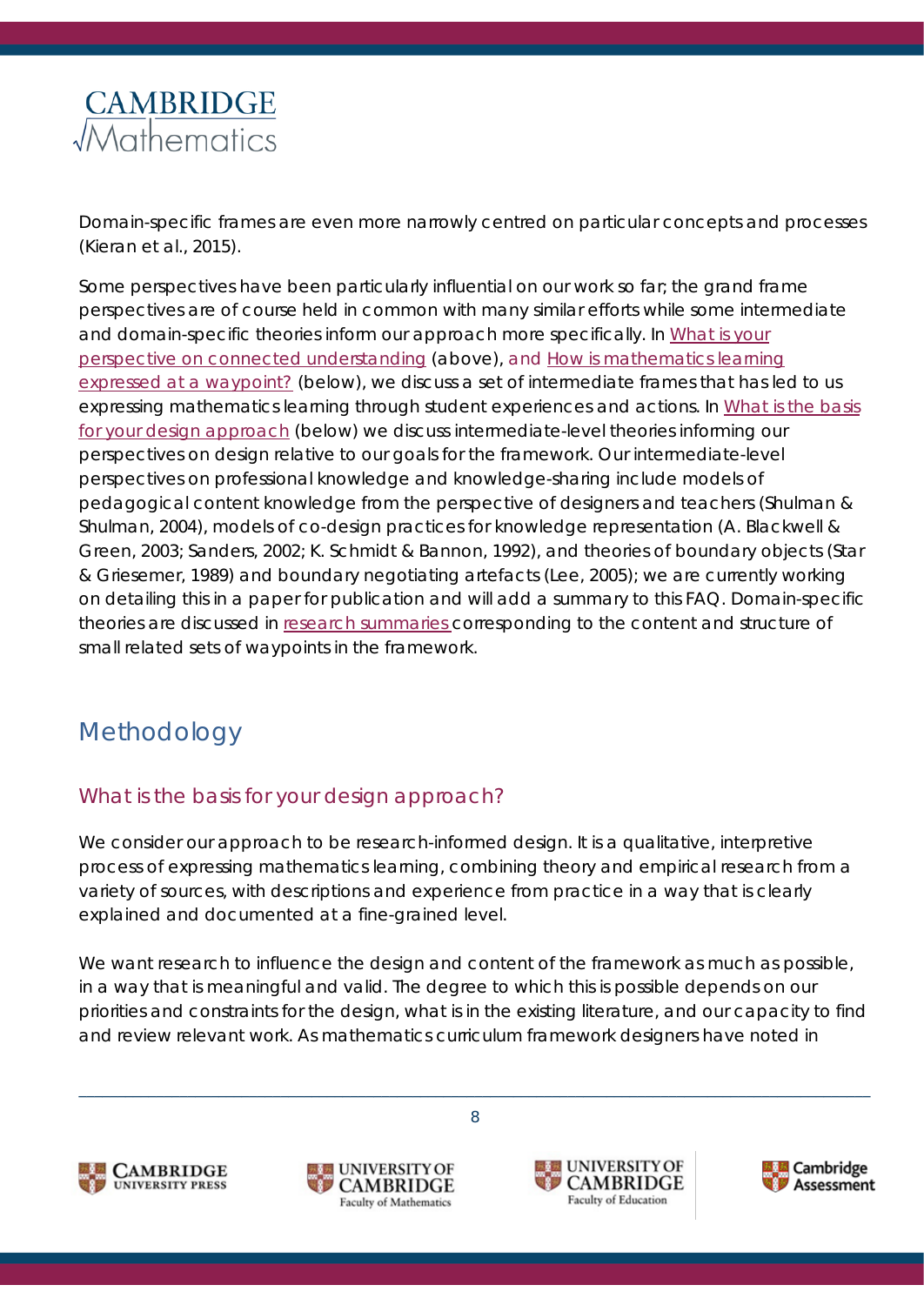

similar contexts, there is more to draw on in the literature for some areas of mathematics education than others, and it is also more feasible to employ [review methods](#page-11-0) that identify relevant, essential areas and themes than to complete exhaustive systematic reviews of work in every subdomain (Cunningham, 2017; Ferrini-Mundy & Martin, 2003; Sfard, 2003). This means that while a design can be grounded in research it cannot be *prescribed* by research, and we do not suggest that our design is "what the research says" to do. Rather, we want our design to draw on existing research in the context of our goals for the framework as a whole. These include considerations that are as much about how content is portrayed, recognised, and put into action by different users as they are about the nature of concepts, skills, practices etc. that have been characterised in mathematics learning.

We draw on models for design processes in education that have been developed and refined within design research methodology in education for over twenty years (Cobb, Confrey, Lehrer, Schauble, & others, 2003; McKenney & Reeves, 2012). Particular aspects of design research that make some of its methods appropriate for us (apart from a general focus on design) include: linking specific design priorities and choices to theory; using initial design work to develop design principles that inform ongoing work; going through iterative cycles of design in which feedback on work in progress is incorporated into new design versions and practices; and participation in design by experts in multiple relevant communities (Barab & Squire, 2004; McKenney & Reeves, 2012; van den Akker, Gravemeijer, McKenney, & Nieveen, 2006).

Our aims differ in some respects from those of those of design researchers. For example, design methods are typically employed in primary research in education with the goal of producing or refining theories of learning. This is done on the basis of new data generated from direct implementation of research-based designs in classrooms or education systems (Barab & Squire, 2004). These designs and implementations are engineered so that together they may coherently contribute to theories of learning more broadly. In contrast, we rely on reviews of existing research to inform initial design choices, which we adapt and refine using feedback from expert evaluation. We aim to conduct and document our work in such a way that our design might later be able to contribute to research. However, for many areas of the framework the closest we will come to generating data from the design before it is released will be through expert interviews and group surveys for face validation of the content and the structure of the Framework. In that sense, our methods are those that would be used in the beginning stages of a design research project.







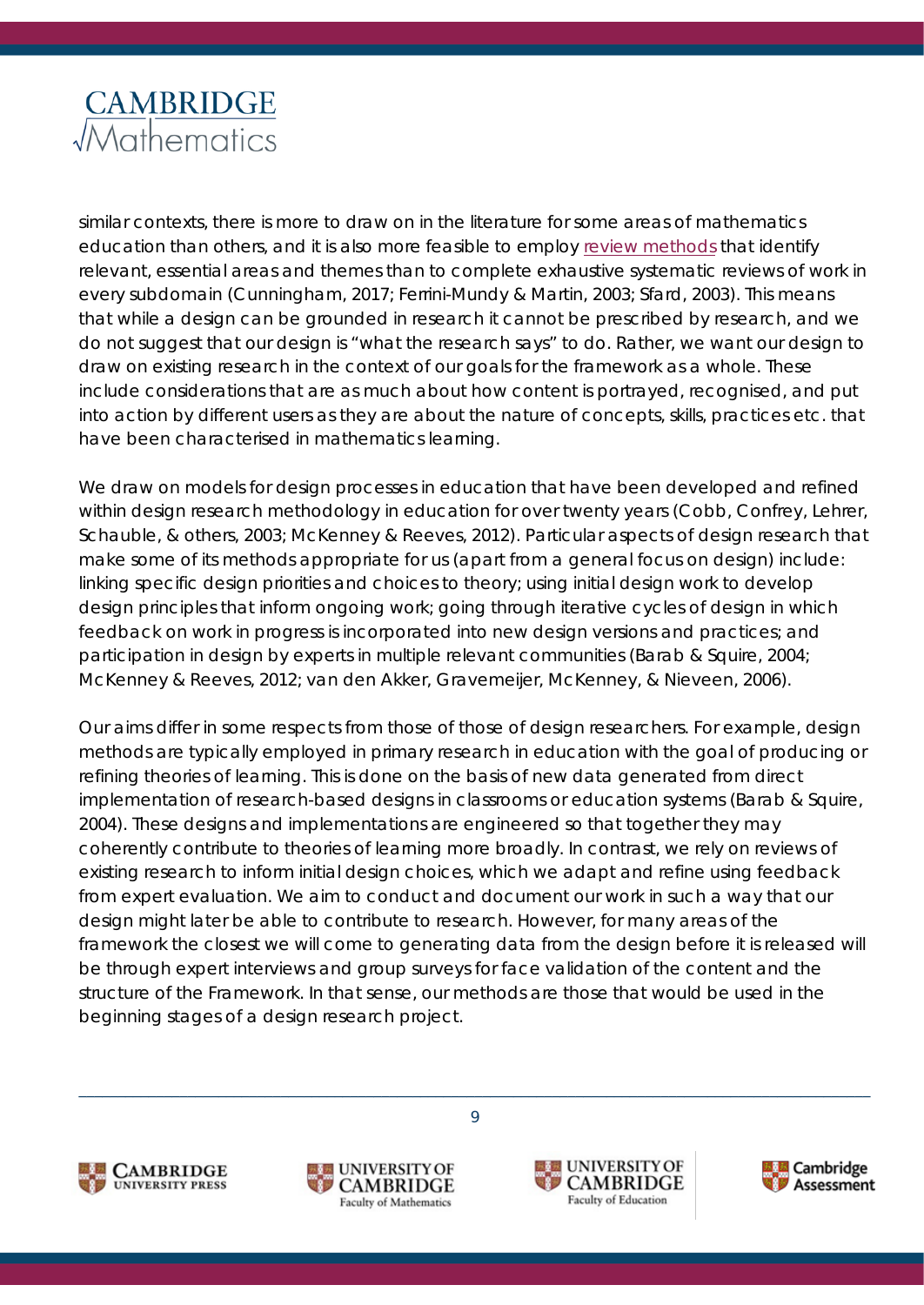

Similar approaches have been described by framework development projects in other contexts. In a retrospective review of the standards writing process for the NCTM *Principles and Standards of School Mathematics* framework, the writers noted that a set of theoretical perspectives emerged as important influences over time and described their design work as "researchlike" because it also involved collecting, analysing, and incorporating feedback on work in progress (Ferrini-Mundy & Martin, 2003). Of work currently in progress, the UNESCO Institute for Statistics is currently developing the Reference List & Coding Scheme (RL&CS) framework, intended to provide rich qualitative support for mapping theory and curricula to assessment frameworks. This project's interpretive approach similarly required the designers to evaluate trustworthiness on the basis of practical value of the construct, as expressed through feedback on work in progress by expert members of the communities that would be making use of it (Cunningham, 2017).

#### <span id="page-9-0"></span>What is your design process?

We treat construct design and content writing as intertwined processes. We laid the groundwork for the design with high-level review of theories and approaches and we continue with cycles of review, writing and refinement.

#### *Laying the groundwork*

Initially, we reviewed a variety of perspectives on classification schemes and "big ideas" in mathematics education, as well as curriculum frameworks and content documents from a selection of jurisdictions. We used ideas from this process to create a tentative "top-down" way of dividing parts of the domain among members of the writing team. At the same time, we imagined what we might need from the construct from the bottom up and reviewed existing frameworks for conceptual understanding in mathematics (Freudenthal, 1983; Michener, 1978; Pirie & Kieren, 1994; Schoenfeld, 1992; Skemp, 1979; Tall, 1988, 1999; Usiskin, 2015; Vergnaud, 1996 among others) and for learning with understanding (Bransford et al., 2000; Hiebert & Carpenter, 1992; Kieran, Doorman, & Ohtani, 2015; Martin A. Simon, Nicora Placa, & Arnon Avitzur, 2016; Sfard, 2003; Simon & Tzur, 2004; Swan, 2014, among others).







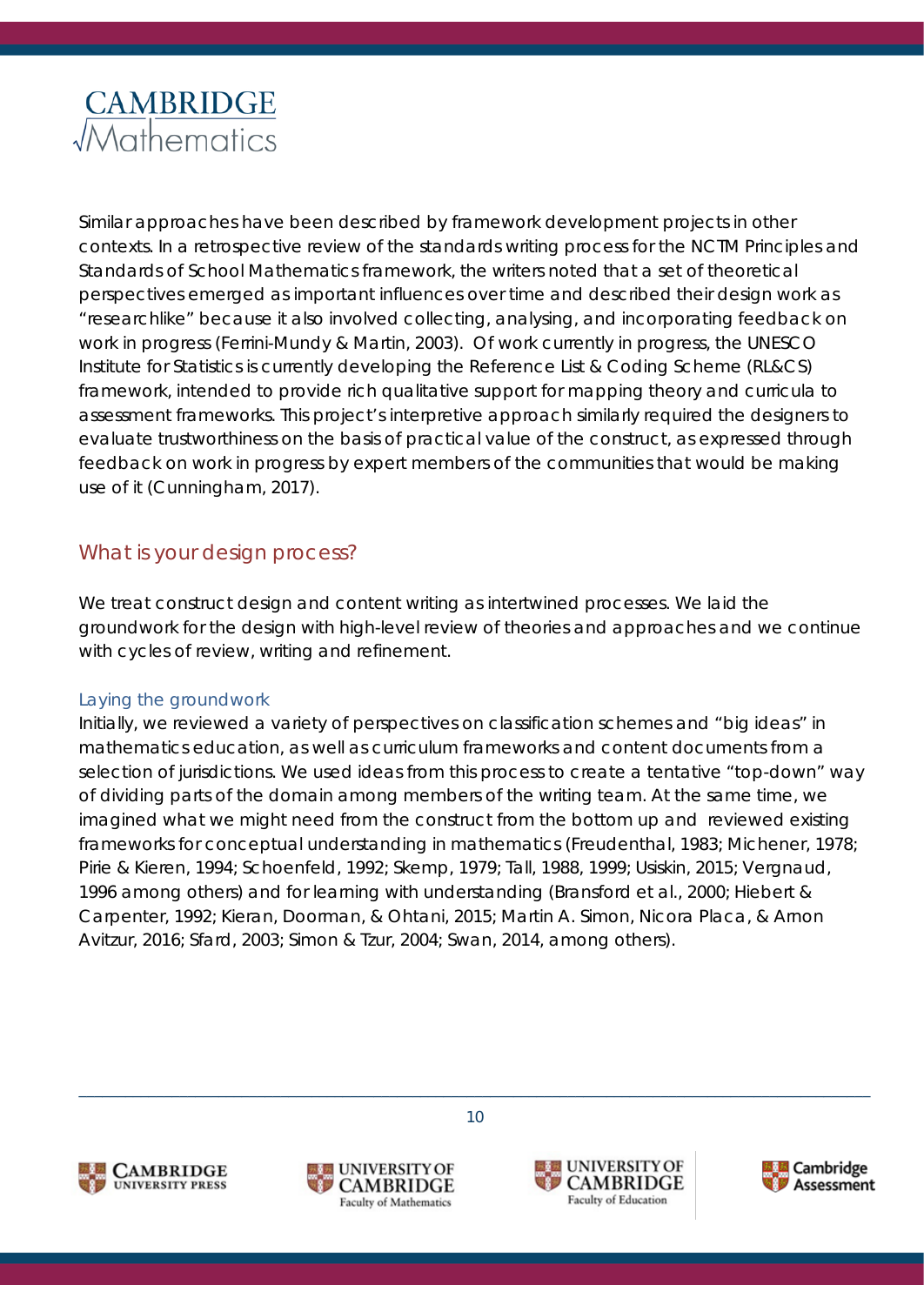#### *Content writing and construct design*

Our focus has tended to move in the direction of "traditionally early" to "traditionally later" topics, although we are careful not to reproduce the order of literature review topics as a necessary "order" of topics in the framework. Each writer, having adopted a major domain area, referred to the initial literature review to examine likely subdomain areas and began an initial review of a topic. Through discussion within the writing team, discussion with mathematics curriculum researchers and reference to the initial review of frameworks, we began writing about elements of these topics according to a task design framework proposed by Malcolm Swan (2014) for learning with understanding, on the basis of its consistency with conceptual and teaching-learning frameworks developed by others and its demonstrated relatability to designers and teachers. While proposing this structure, we also recorded information from reviews that did seem important but did not necessarily "fit" and we continue to examine the implications of this structural choice. Many of these have subsequently been addressed by adaptations to the original framework, which we will discuss in more detail in future papers.

Currently we are in a cycle of writing, discussion, feedback, and refinement of the content and the construct. We have developed a set of tools for writing new content into the structure of the framework, searching and visualising existing content, and collecting reviews of content. Each writer works according to a cycle of (1) literature review, (2) generation of waypoints, relationships, glossary definitions, research records and any other features called for in a particular area, (3) internal discussion and review, (4) external review, and (5) response and refinement. We are about to implement a semi-structured protocol for external review, in which we will provide reviewers with access to the visualisation and search tools used by the writing team. Currently, external review plays the same role but was conducted more informally, with each writer documenting feedback discussions in their own way. This external review process is the basis for initial face validation of the content and structure of the framework. This will be followed by further face validation of the construct through structured group methods for identifying areas of consensus and dispute among experts (e.g. Delphi panel method, Clayton, 1997), and we are approaching the point where we feel there will be enough to provide for discussion using these methods.

At the same time, we are working to characterise relevant ways of working among potential users of the framework so that we can anticipate discrepancies between our initial design assumptions and what might be necessary in order for us to meet our goals for the design of the framework and user interfaces. In addition to user surveys, we considering methods for







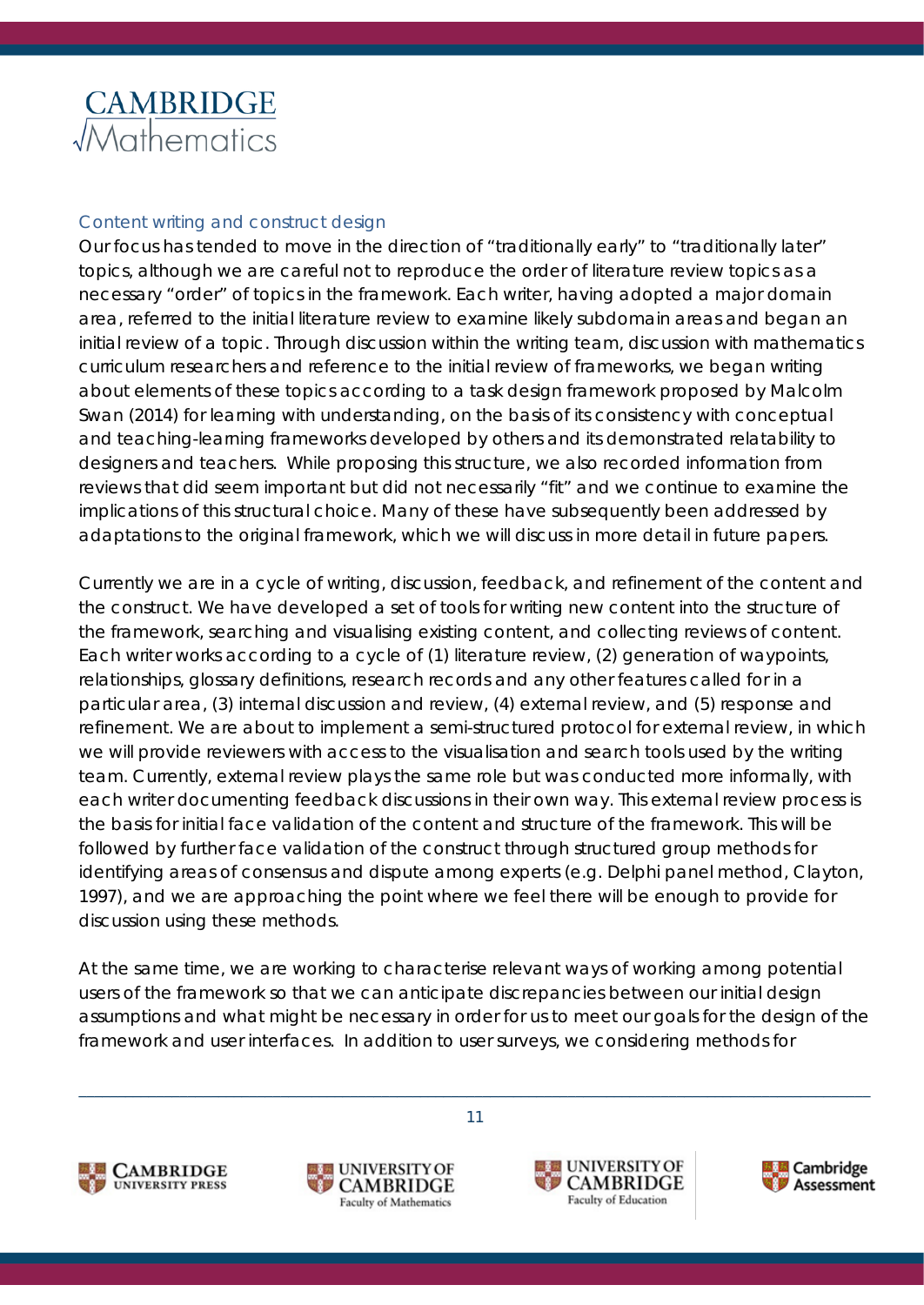

evaluating representations and interfaces that we would use when we are closer to working directly with potential users of the framework.

#### <span id="page-11-0"></span>How does the literature inform the design and content of the framework?

Areas of the framework are designed and written on the basis of literature review and consultation with researchers and subject experts with broad acceptance in the mathematics education community. Our capacity for reviewing the vast amount of literature applicable to mathematics learning from age 3-19 is constrained, and a systematic literature review in every area of school mathematics is not possible for us as a prerequisite for design. However, many projects have undertaken portions of such a review and we refer to their work whenever possible. For the sake of identifying important themes and findings across the breadth of the framework we are following a semi-structured review process that includes both keyword database search, purposive sampling according to syntheses, meta-analyses, recommendations from consultation, and breadcrumb search starting from widely accepted texts such as recent research handbooks (Thomas & Harden, 2008). Similar to the process for thematic synthesis that Thomas and Harden describe, we make greater use of grey literature than a structured review with a more focused aim would, but we feel this is appropriate to our aim of broadening initial coverage of the literature.

Our inclusion criteria for this process are broad and functional, with the understanding that inclusion and use of sources will be subject to further review as part of our external expert review process (described below). We note and exclude any source from a particular review that we judge to be irrelevant or lacking reasonable support for its claims. To facilitate expert review and our goal of transparency, we record metadata for research sources to help characterise and communicate our influences. This includes…

- source level of influence (main, secondary, or excluded
- found by search method (recent synthesis or handbook, expert recommendation, database search, search engine, breadcrumb search)
- publication context and intended audience
- broad category of focus (meta-analysis, other review, mostly empirical, mostly theoretical, mostly philosophical, mostly individual)

When sources are used in writing framework content, they are entered into the framework database and linked to that content. This makes it possible for writers, reviewers, and users to







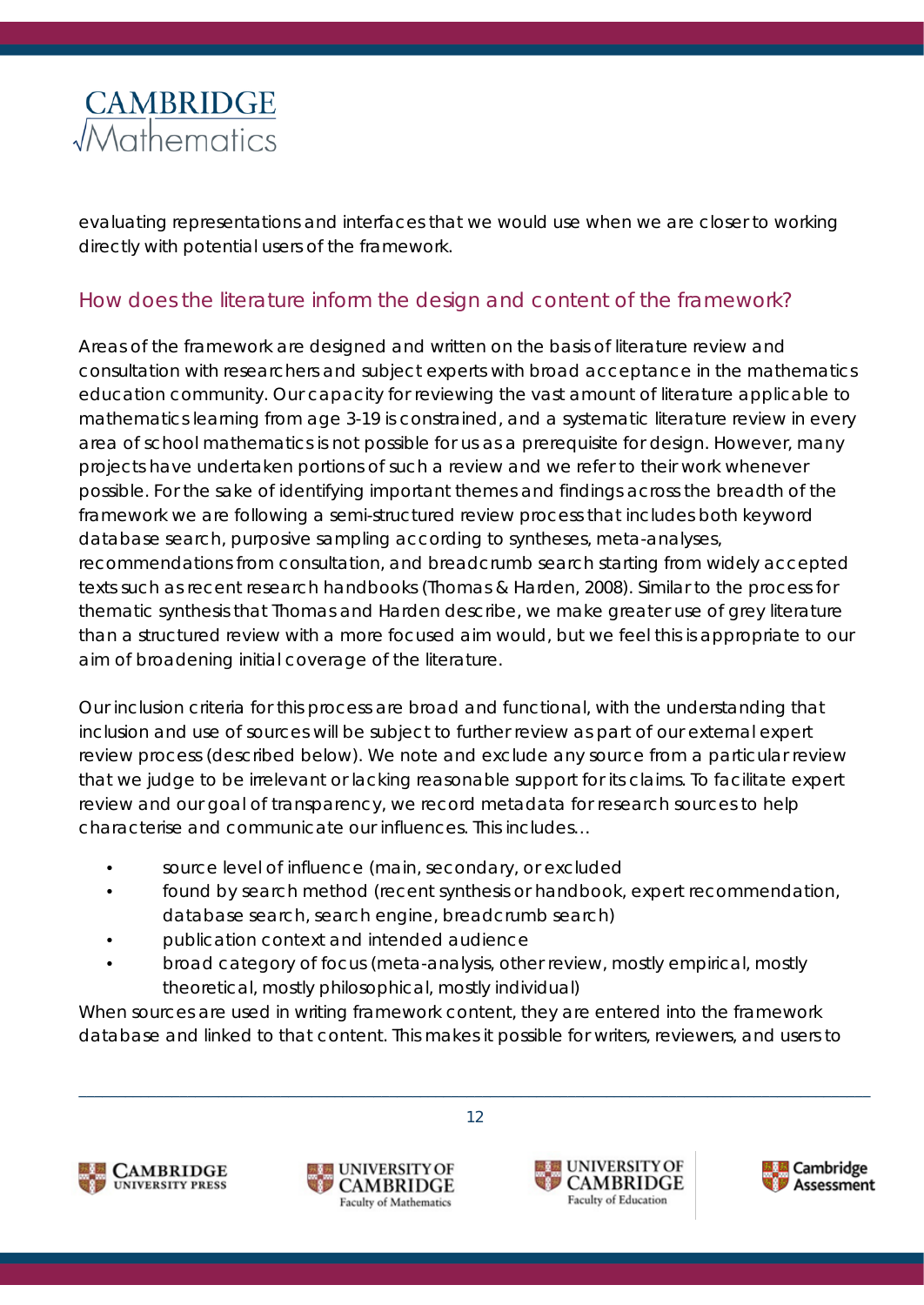

summarise and examine the influences that have contributed to specific areas of the framework.

#### <span id="page-12-0"></span>How did you develop the structure of the framework (ontology)?

Our design process has followed the general cycles of ontology development described in Fürst, Leclère, & Trichet (2003, p. 80). We started with an informal conception of the mathematics learning and relationships we might want to model in a few foundational areas of the framework, like *Counting*. We built an initial conceptual model and revised it many times based on discussions between writers working in different areas. We started to agree on more structural features and ways of characterising content that could remain consistently meaningful when applied to different areas; this became a rough ontology, which was then subject to further revision as new issues emerged that needed to be resolved. In later stages of this process, we formalised the ontology into the framework database, moving from paper and spreadsheets to a consistently applied custom format; however, this format is still being actively revised and updated as issues arise and consensus begins to form around existing questions. The content of the framework is now stored as graph data using a graph database platform, Neo4j, and accessed using an interface designed around our ontology. Elements of content, the entities of the ontology, are *nodes* and relationships between them are *edges* in the graph.

An ideal ontology would define entities and relationships in such a way that there was no ambiguity or overlap, with a minimum of real-world messiness left out. When there is not enough information available to do this, an ontology may remain in an intermediate state of development, with a more formal part consisting of clear or at least consensual structures and definitions, and a more informal part consisting of elements "in development" whose structure or meaning may not yet be agreed. Once a version of a formal representation exists, designers can build interfaces, groupings, and hierarchies that make it meaningful and accessible as a shared representation, which then fuels further cycles of development (Fürst et al., 2003).

#### <span id="page-12-1"></span>How do you write and revise content for the framework?

Framework writers review sources in areas of the literature appropriate to targeted areas of the framework. They make choices [informed by the ontology](#page-12-0) about what to express separately or

\_\_\_\_\_\_\_\_\_\_\_\_\_\_\_\_\_\_\_\_\_\_\_\_\_\_\_\_\_\_\_\_\_\_\_\_\_\_\_\_\_\_\_\_\_\_\_\_\_\_\_\_\_\_\_\_\_\_\_\_\_\_\_\_\_\_\_\_\_\_\_\_\_\_\_\_\_\_\_\_\_\_\_\_\_\_\_\_\_\_\_\_\_\_\_\_\_\_\_\_\_\_









13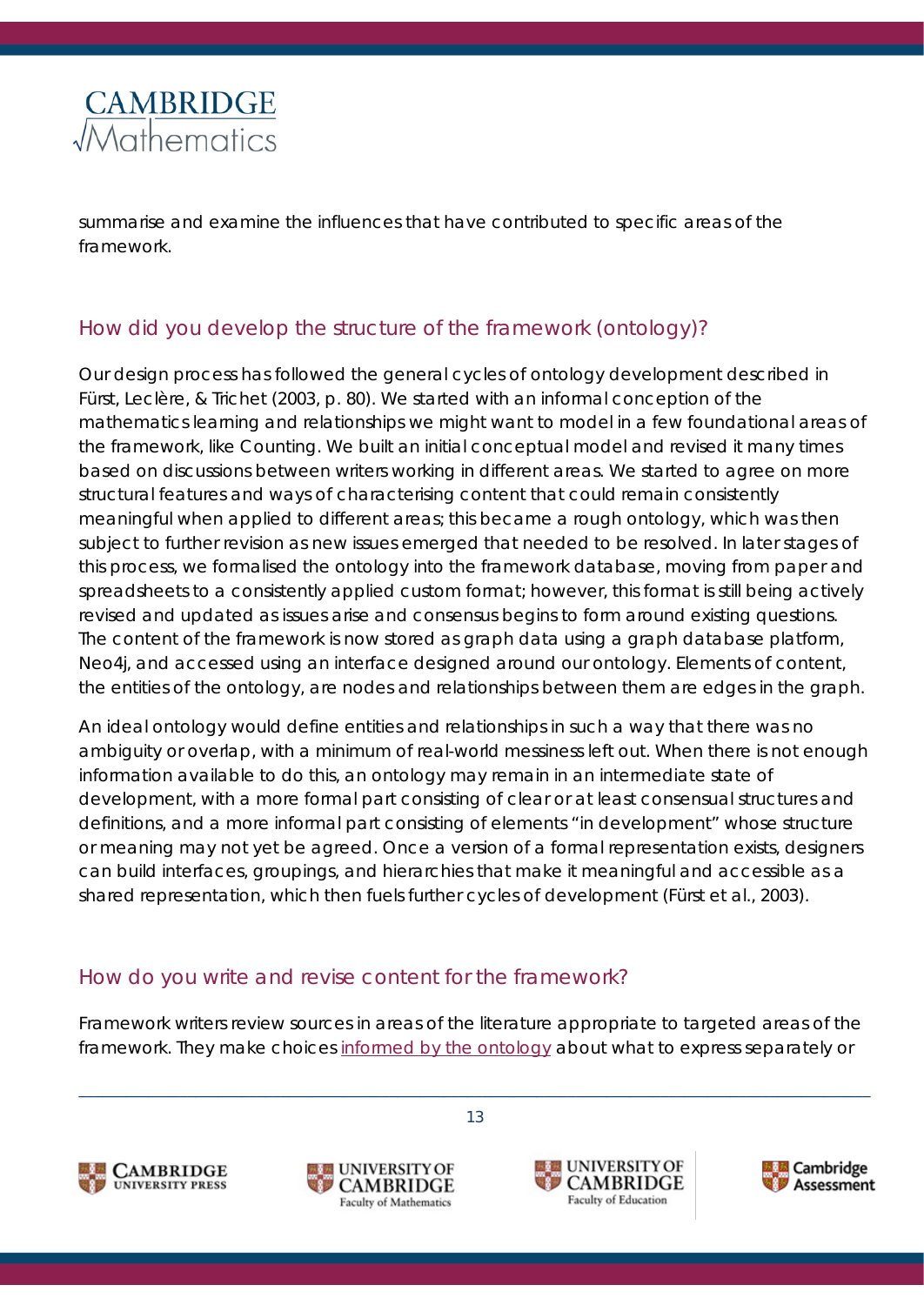

in combination at waypoints, and which relationships to other waypoints are important to include. This is done as [consistently](#page-9-0) as possible and reliability between writers, which is informally checked in writing discussions, has steadily improved. They note apparent consensus or possible lack of agreement in the context of the theoretical stance and questions driving each study. The specific set of choices and influences for each area that becomes synthesised into a set of nodes and edges is documented in Research Summaries and the structure, content and research base in that area is then subject to evaluation and revision centred on that research summary. Connections between smaller areas of the framework are made during this process and also through discussion with other writers in a process of internal review. Over the course of content development, writers can use search and visualisation tools to consider implications of their work and fuel discussion. Important terms are linked to the glossary where they may be defined according to additional literature review if they are not already there.

We use a set of web-based tools to visualise, create, and edit text and structural content in the framework database, and to collect and review comments on particular features. The development of these tools has evolved alongside the structure of the framework itself according to the needs of writers and reviewers. We anticipate that our experiences designing and working with these tools will help inform the interfaces eventually used by others to access framework content.

#### <span id="page-13-0"></span>How do you evaluate whether the structure and content are valid representations of mathematics learning?

#### *Reflexivity – the writing team and collaborators*

We record our own perspectives, beliefs, and experiences, and those of our collaborators, which contribute to particular approaches and decisions about structure and content. These considerations are a frequent part of our internal discussions and external collaborations. This is one method of confirmability discussed in Lincoln & Guba (1985)and employed in other research on curriculum frameworks (Cunningham, 2017; Ferrini-Mundy & Martin, 2003) and conceptual representation in mathematics learning (Confrey & Lachance, 2000).

#### *Design narrative*

We maintain notes from literature reviews and meetings, recording major design decisions about the structure and the tools we use to work with it. In addition, research sources are







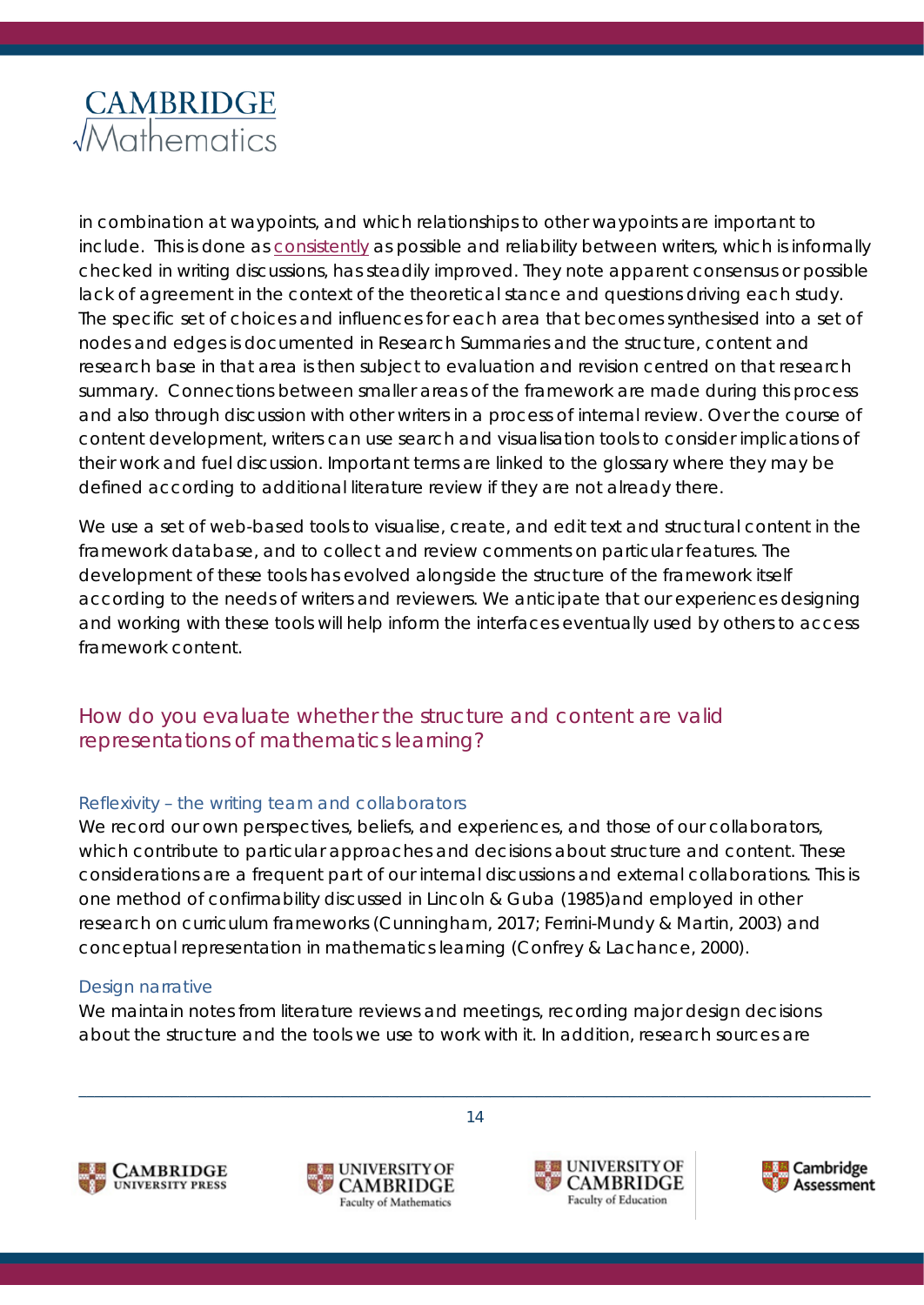annotated and decisions regarding related sets of waypoints in the framework are explained in Research Summaries describing those waypoints. This serves some of the function of an audit trail, which Lincoln & Guba (1985) describe as a set of records adequate for making the research process transparent to aid the interpretation of outcomes. In design research, this includes being able to describe how and why the thing being designed came to be the way it is, and perhaps how it might best be developed further (McKenney & Reeves, 2012).

#### *Face validation of mathematics learning content*

Wenger et al. (2011) suggests how an evaluation might look for value in the right place depending on how far along a design project is, from the point where the design is hypothetical, through when it starts to produce artefacts, through when those artefacts can be implemented and their value directly experienced.

In each stage, peer debriefing (review by external researchers), feedback from community members, and formal indicators of value are expected to provide a complementary perspective. In our case, we are implementing an external semi-structured questionnaire and interview protocol as a check on the value of content among educational researchers in specific content areas (Creswell & Miller, 2000), and we maintain informal engagement with representatives of our project's user/stakeholder groups. These are among the methods for establishing credibility and confirmability described by Lincoln & Guba (1985) that have also been used in recent curriculum framework development (Cunningham, 2017; Ferrini-Mundy & Martin, 2003). While the shortcomings of member-checking may include a lack of diversity of perspectives of those doing the checking or misinterpretation due to lack of familiarity with the way information is represented (Creswell, 2012), these methods may allow us to detect and work with any issues that could otherwise be problematic later on.

#### *Face validation of the representation of content and its usefulness*

Any decisions made about the ontology will affect how mathematics learning is expressed. In order to make content and links meaningful, we need criteria for deciding how "important" an idea or link between ideas should be before it can be expressed in the framework (otherwise everything would be connected to everything else and would not provide a meaningful or useful focus). This is necessarily subjective, so we need to test the validity of this method. We are in the process of designing a protocol for early face validation of the construct of the framework relative to our design goals. We have planned expert panel methods involving structured group interactions to identify widespread agreement or disagreement about elements of framework design (Bowker & Star, 1999; Clayton, 1997; Hartman, 2016). Further







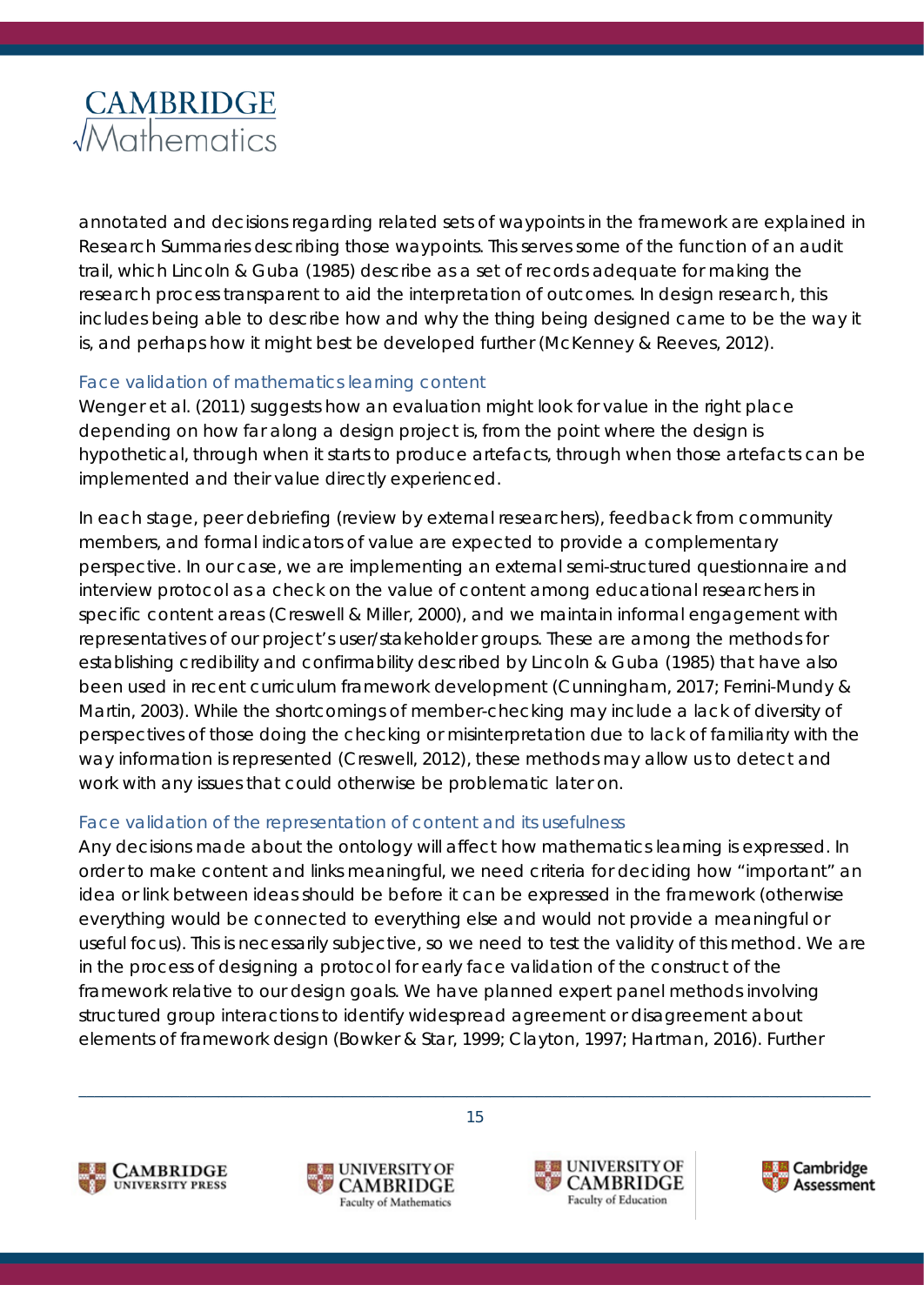

validation could be proposed in the future through experimental means once the framework can be linked to curriculum or resource designs implemented in schools.

*Figure 1: A description of how and when feedback is positioned in our design process*

## Timing and role of evaluation



## <span id="page-15-0"></span>The Structure of the Framework

#### <span id="page-15-2"></span><span id="page-15-1"></span>How is mathematics learning expressed at a waypoint?

We define a *waypoint* as 'a place where learners acquire knowledge, familiarity or expertise'. The specification of waypoints in our ontology is based on characterisation of learning sequences by Michener (1978) and Swan (2014, 2015). Each waypoint contains a summary of the mathematics (the 'what') and why it is included (the 'why'). Those waypoints at the beginning of a theme, as described above, are additionally designated 'exploratory'. We recognise also that it is useful to bring different ideas together where the whole is greater than the sum of the parts - we identify these as 'landmark' waypoints.

Each waypoint is further characterised by what we call *student actions*. Student actions are derived from a framework for the design of tasks which support building conceptual







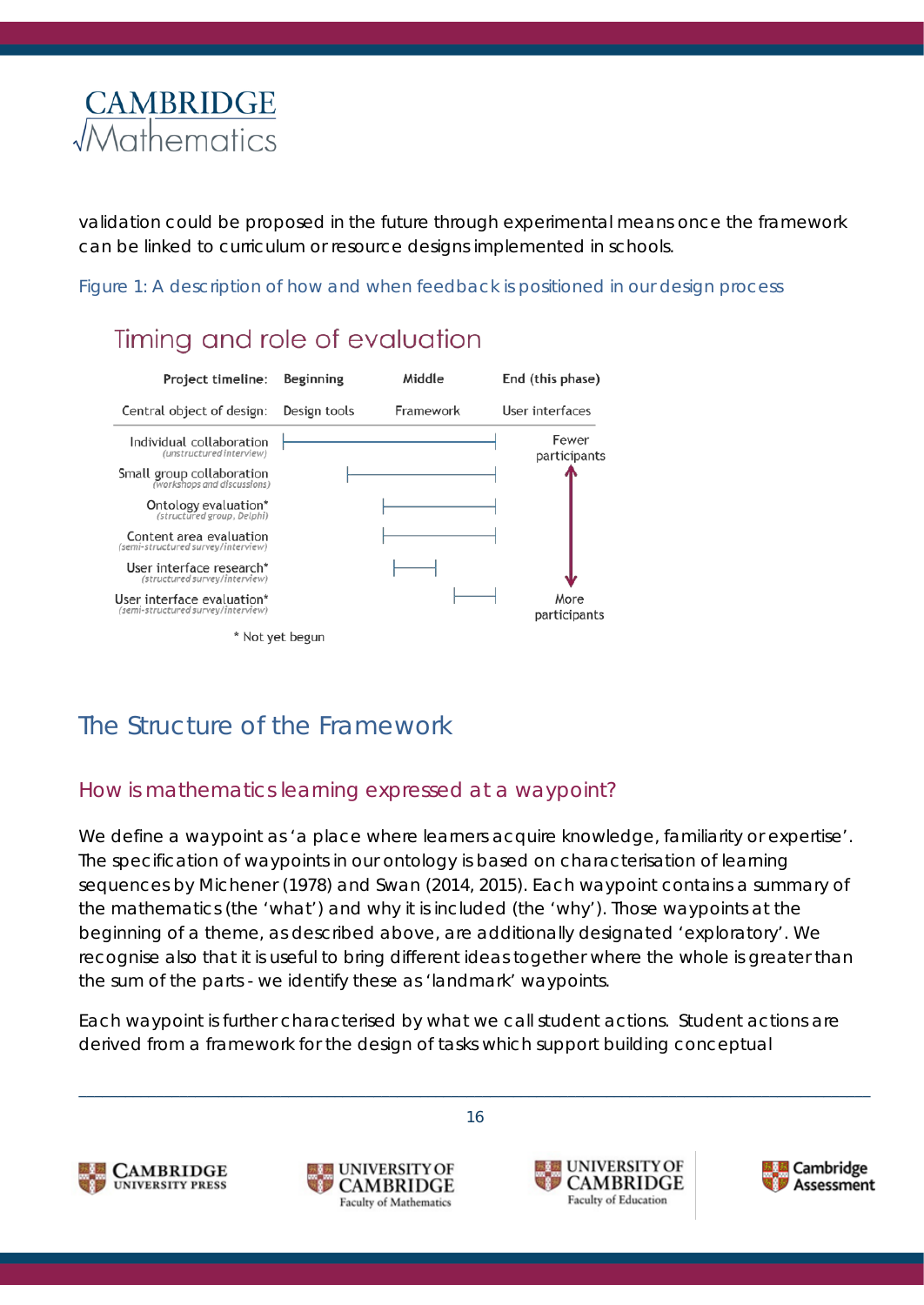

understanding in mathematics (Swan, 2014, 2015). At a waypoint, specific examples of actions related to the *what* and the *why* of content at that waypoint show *how* students could engage with it.

| <b>Student Action</b> |                                                 |
|-----------------------|-------------------------------------------------|
| Performance           | Memorise and rehearse                           |
| <b>Classification</b> | Sort, classify, define and deduce               |
| Representation        | Describe, interpret and translate               |
| <b>Analysis</b>       | Explore structure, variation, connections       |
| Argument              | Test, justify and prove conjectures             |
| Estimate              | Make reasonable approximations or predictions   |
| Model                 | Formulate models and problems                   |
| Solution              | Employ strategies to solve a problem            |
| <b>Critique</b>       | Interpret and evaluate solutions and strategies |

*Adapted from Swan, M. (2014) and (Swan, 2015).*

## <span id="page-16-0"></span>Bibliography

- Barab, S., & Squire, K. (2004). Design-based research: Putting a stake in the ground. *The Journal of the Learning Sciences*, *13*(1), 1–14.
- Black, P., Wilson, M., & Yao, S.-Y. (2011). Road Maps for Learning: A Guide to the Navigation of Learning Progressions. *Measurement: Interdisciplinary Research & Perspective*, *9*(2–3), 71–123. https://doi.org/10.1080/15366367.2011.591654
- Bowker, G. C., & Star, S. L. (1999). Classification, Coding, and Coordination. In *Sorting things out: classification and its consequences* (pp. 135–161). Cambridge, Massachusetts London, England: The MIT Press.







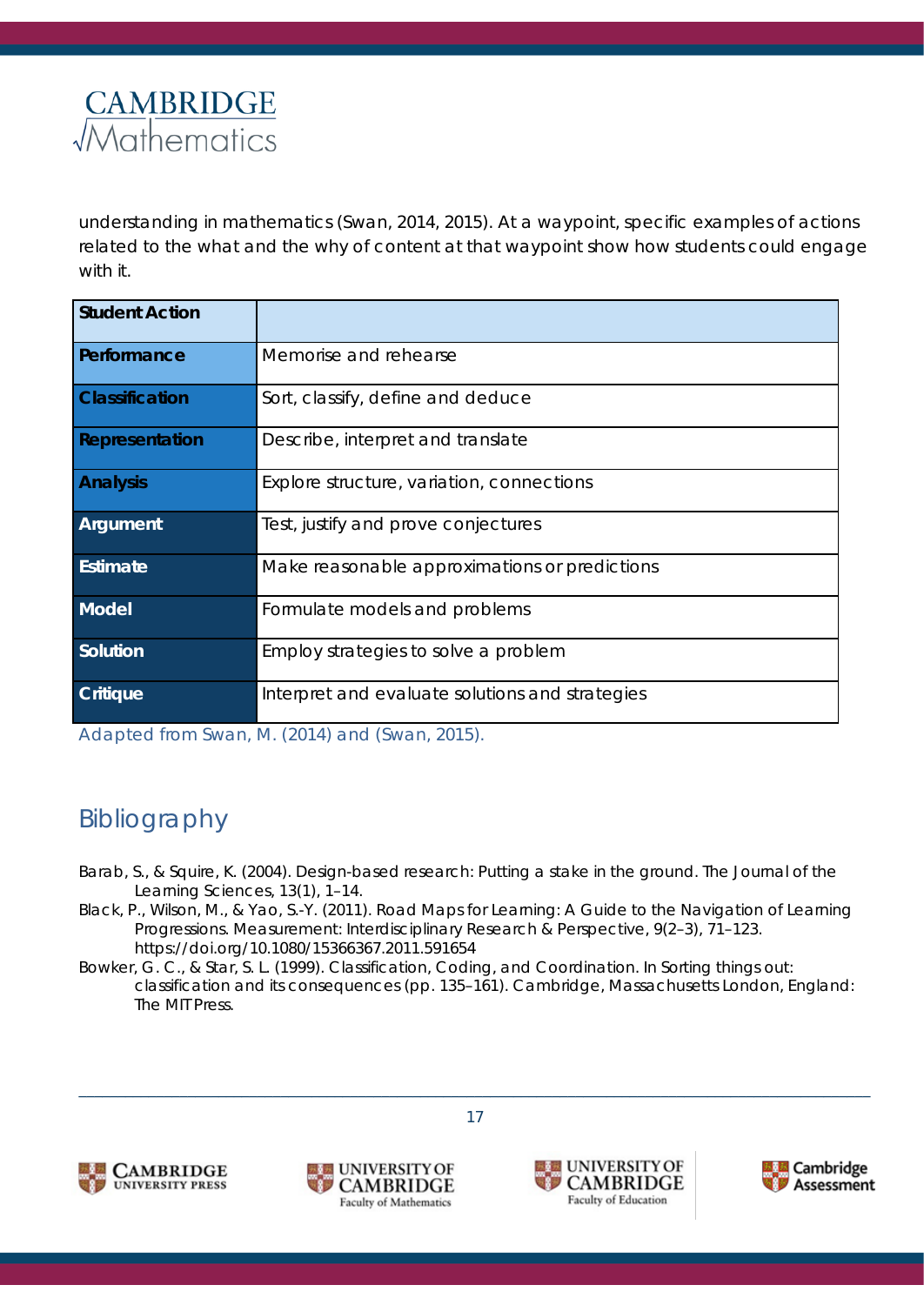

- Bransford, J. D., Brown, A. L., & Cocking, R. R. (2000). *How People Learn: Brain, Mind, Experience, and School: Expanded Edition*. Washington, D.C.: National Academies Press. https://doi.org/10.17226/9853
- Clayton, M. J. (1997). Delphi: a technique to harness expert opinion for critical decision‐making tasks in education. *Educational Psychology*, *17*(4), 373–386. https://doi.org/10.1080/0144341970170401
- Cobb, P. (1988). The Tension Between Theories of Learning and Instruction in Mathematics Education. *Educational Psychologist*, *23*(2), 87–103. https://doi.org/10.1207/s15326985ep2302\_2
- Cobb, P., Confrey, J., Lehrer, R., Schauble, L., & others. (2003). Design experiments in educational research. *Educational Researcher*, *32*(1), 9–13.
- Collins, A., Joseph, D., & Bielaczyc, K. (2004). Design Research: Theoretical and Methodological Issues. *Journal of the Learning Sciences*, *13*(1), 15–42. https://doi.org/10.1207/s15327809jls1301\_2
- Confrey, J., & Lachance, A. (2000). Transformative Teaching Experiments through Conjecture-Driven Research Design. In *Handbook of Research Design in Mathematics and Science Education* (pp. 231–265). Mahwah, NJ: Lawrence Erlbaum.
- Creswell, J. W. (2012). *Qualitative Inquiry and Research Design: Choosing Among Five Traditions* (3rd ed.). SAGE Publications, Inc.
- Creswell, J. W., & Miller, D. L. (2000). Determining Validity in Qualitative Inquiry. *Theory Into Practice*, *39*(3), 124–130.
- Cunningham, M. (2017). *Method for Developing an International Curriculum and Assessment Framework for Mathematics* (Internal Report) (pp. 1–15). UNESCO, Institute for Statistics (UIS).
- Daro, P., Mosher, F., & Corcoran, T. (2011). Learning trajectories in mathematics. *Madison, WI: Consortium for Policy Research in Education*.
- Denvir, B., & Brown, M. (1986). Understanding of number concepts in low attaining 7–9 year olds: Part I. Development of descriptive framework and diagnostic instrument. *Educational Studies in Mathematics*, *17*(1), 15–36.
- Dewey, J. (1938). *Logic: The Theory of Inquiry*. Henry Holt and Company, Inc.
- Ferrini-Mundy, J., & Martin, W. G. (2003). Using Research in Policy Development: The Case of the National Council of Teachers of Mathematics' Principles and Standards for School Mathematics. In *A Research Companion to Principles and Standards for School Mathematics* (pp. 395–413). National Council of Teachers of Mathematics.
- Freudenthal, H. (1983). *Didactical Phenomenology of Mathematical Structures* (Vol. 1). Springer Netherlands.
- Fürst, F., Leclère, M., & Trichet, F. (2003). Ontological engineering and mathematical knowledge management: A formalization of projective geometry. *Annals of Mathematics and Artificial Intelligence*, *38*(1), 65–89.
- Hall, S., Morley, D., & Chen, K.-H. (2005). *Stuart Hall critical dialogues in cultural studies*. London; New York: Routledge.
- Hartman, B. D. (2016). *Aspects of the Nature of Engineering for K-12 Science Education: A Delphi Study* (PhD Thesis).
- Hiebert, J., & Carpenter, T. P. (1992). Learning and Teaching with Understanding. In D. Grouws (Ed.), *Handbook of Research on Mathematics Learning and Teaching* (pp. 65–97). New York: Macmillan Publishing Company.
- Kieran, C., Doorman, M., & Ohtani, M. (2015). Frameworks and Principles for Task Design. In A. Watson & M. Ohtani (Eds.), *Task Design in Mathematics Education: an ICMI study 22* (pp. 19–41). Springer.







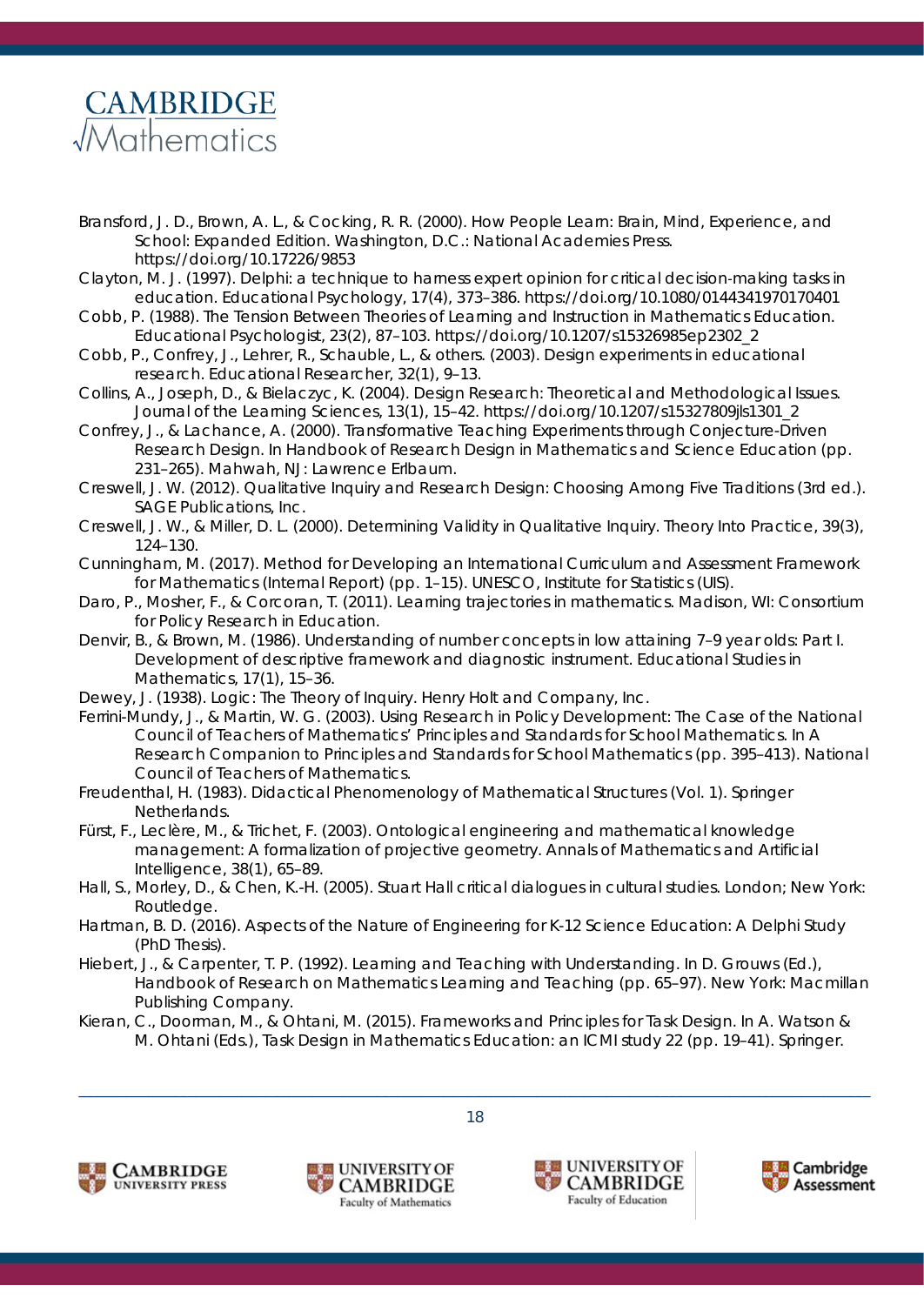## **CAMBRIDGE** *Mathematics*

- Lave, J., & Wenger, E. (1991). *Situated Learning: Legitimate Peripheral Participation*. Cambridge University **Press**
- Lee, C. P. (2005). Between chaos and routine: Boundary negotiating artifacts in collaboration. In *ECSCW 2005* (pp. 387–406). Springer.
- Lincoln, Y. S., & Guba, E. G. (1985). *Naturalistic Inquiry*. Sage.
- Maloney, A. P., Confrey, J., & Nguyen, K. H. (2014). *Learning over time: Learning trajectories in mathematics education*. IAP.
- Martin A. Simon, Nicora Placa, & Arnon Avitzur. (2016). Participatory and Anticipatory Stages of Mathematical Concept Learning: Further Empirical and Theoretical Development. *Journal for Research in Mathematics Education*, *47*(1), 63. https://doi.org/10.5951/jresematheduc.47.1.0063
- Mathematics, N. C. of T. of. (2000). *Principles and Standards for School Mathematics*. National Council of Teachers of Mathematics.
- McKenney, S., & Reeves, T. C. (2012). *Conducting Educational Design Research*. Routledge.
- Michener, E. R. (1978). Understanding understanding mathematics. *Cognitive Science*, *2*(4), 361–383.
- Pirie, S., & Kieren, T. (1994). Growth in mathematical understanding: How can we characterise it and how can we represent it? *Educational Studies in Mathematics*, *26*(2–3), 165–190.
- Pring, R. (2012). Culture a neglected concept. In *Curriculum, pedagogy and educational research: the work of Lawrence Stenhouse* (pp. 49–60). London and New York: Routledge.
- Robutti, O., Cusi, A., Clark-Wilson, A., Jaworski, B., Chapman, O., Esteley, C., … Joubert, M. (2016). ICME international survey on teachers working and learning through collaboration: June 2016. *ZDM*, *48*(5), 651–690. https://doi.org/10.1007/s11858-016-0797-5
- Ruthven, K., Laborde, C., Leach, J., & Tiberghien, A. (2009). Design tools in didactical research: Instrumenting the epistemological and cognitive aspects of the design of teaching sequences. *Educational Researcher*, *38*(5), 329–342.
- Sanders, E. B.-N. (2002). From user-centered to participatory design approaches. *Design and the Social Sciences: Making Connections*, *1*(8).
- Schmidt, K., & Bannon, L. (1992). Taking CSCW seriously. *Computer Supported Cooperative Work (CSCW)*, *1*(1), 7–40.
- Schmidt, W. H., Wang, H. C., & McKnight, C. C. (2005). Curriculum coherence: an examination of US mathematics and science content standards from an international perspective. *Journal of Curriculum Studies*, *37*(5), 525–559. https://doi.org/10.1080/0022027042000294682
- Schoenfeld, A. (1992). Learning to think mathematically : Problem solving, metacognition, and sense making in mathematics. In D. Grouws (Ed.), *Handbook for Research on Mathematics Teaching and Learning*. New York: Macmillan.
- Sfard, A. (2003). Balancing the Unbalanceable: The NCTM Standards in Light of Theories of Learning Mathematics. In *A Research Companion to Principles and Standards for School Mathematics* (pp. 353–392). National Council of Teachers of Mathematics.
- Shulman, L. S., & Shulman, J. H. (2004). How and what teachers learn: a shifting perspective. *Journal of Curriculum Studies*, *36*(2), 257–271. https://doi.org/10.1080/0022027032000148298
- Simon, M. A., & Tzur, R. (2004). Explicating the Role of Mathematical Tasks in Conceptual Learning: An Elaboration of the Hypothetical Learning Trajectory. *Mathematical Thinking and Learning*, *6*(2), 91–104. https://doi.org/10.1207/s15327833mtl0602\_2

\_\_\_\_\_\_\_\_\_\_\_\_\_\_\_\_\_\_\_\_\_\_\_\_\_\_\_\_\_\_\_\_\_\_\_\_\_\_\_\_\_\_\_\_\_\_\_\_\_\_\_\_\_\_\_\_\_\_\_\_\_\_\_\_\_\_\_\_\_\_\_\_\_\_\_\_\_\_\_\_\_\_\_\_\_\_\_\_\_\_\_\_\_\_\_\_\_\_\_\_\_\_ 19

Skemp, R. R. (1979). *Intelligence, Learning and Action: A Foundation for Theory and Practice in Education*. John Wiley & Sons.